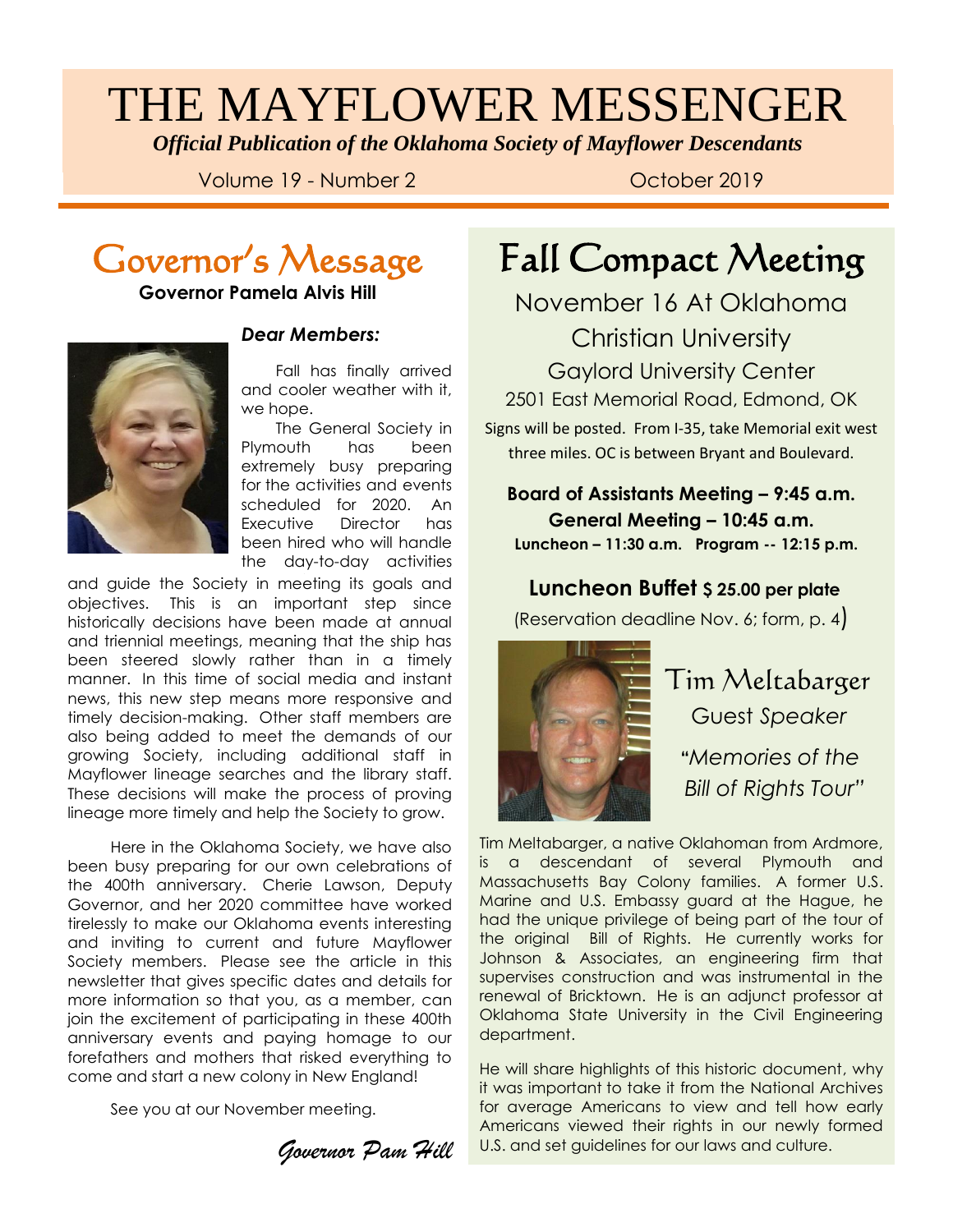

*Artist Mike Haywood has previously granted OSMD permission to use this image of his beautiful Mayflower painting in The Messenger*

## Oklahoma's 2020 Celebration

 The Oklahoma Mayflower Society's 2020 Celebration is taking shape. Please mark your calendars for these three very special events and plan to attend.

- Saturday February 22, 2020, the first **Mayflower Genealogy Fair** will be held at the Tulsa Hardesty Library, 8316 E 93rd St, Tulsa, OK, 10 a.m. to 3 p.m.
- Saturday March 28, 2020, the second **Mayflower Genealogy Fair** will be held at the Oklahoma Genealogy Society's Research Center, 1125 NW 50th St, Oklahoma City, 10 a.m. to 3 p.m.
- Saturday September 26, 2020, at Castle Falls Grand Hall, 820 North MacArthur, Oklahoma City, our **2020 Celebration Luncheon,** with guest speaker and musical entertainment, will be held 11 a.m. to 1:30 p.m.

 There will be sign-up sheets at our 2019 Fall Compact Meeting for members willing to volunteer their time at these Fairs. We need you and it will be fun! OSMD Historian Katherine Patterson will be heading our genealogy team.

#### **We will need two to three other volunteers at each Genealogy Fair. Their duties will be:**

- To set up the computers and printer
- To set up and take down tables for genies and displays
- To greet attendees and give each person a number and an information sheet to fill out
- To bring lunch for the volunteers
- To work the children's corner

 Every member is needed to spread the word about our **Genealogy Fairs**. The DAR is giving points to any chapter that presents a program on the 2020 Celebration. If you are in any service clubs or other societies, please make announcements at your meetings. We are planning to have announcements or articles to appear in the *Tulsa World* and *The Oklahoman*.

 Your questions and/or suggestions are welcome. Call or email me at [vimayflower@gmail.com](mailto:vimayflower@gmail.com) or 417-825-0940.

#### **Cherie Lawson**, **2020 Committee Chair**

### OSMD Scholarship Contest – 2020

 Each year our Oklahoma Society awards a \$1,500 scholarship to an undergraduate or graduate student who is enrolled in a four-year college or university and is related to an Oklahoma Society member, including those related by adoption or marriage. The award is based on college major, level of studies, grade point average and relationship to Mayflower passengers and society members. The application form and details to submit an application are available at [http://www.okmayflower.com/about](http://www.okmayflower.com/about%20scholarships.html)  [scholarships.html.](http://www.okmayflower.com/about%20scholarships.html) The deadline for submission of applications is March 1, 2020.

#### **Eligibility Requirements**

- Current enrollment in a four-year college or university
- Completion of at least one college semester
- Relation to Oklahoma Society member(s) by birth, adoption, or marriage

#### **To apply, submit to Melody Kellogg, P. O. Box 1371, Guthrie, OK 73044:**

- [Application](https://docs.wixstatic.com/ugd/03a11e_aee039dbfda743b8ac2dbe4c4fbb7de8.pdf) form
- A letter stating your interest in the scholarship
- Two letters of recommendation, with at least one from a former teacher
- All college transcripts, including grades from the most recent semester completed
- Proof of relationship to Oklahoma Society member(s)

Please do not use certified mail. Previous applicants may reapply by submitting updated transcripts.

**Melody Kellogg, Scholarship Chair** [melkel918@gmail.com](mailto:melkel918@gmail.com)

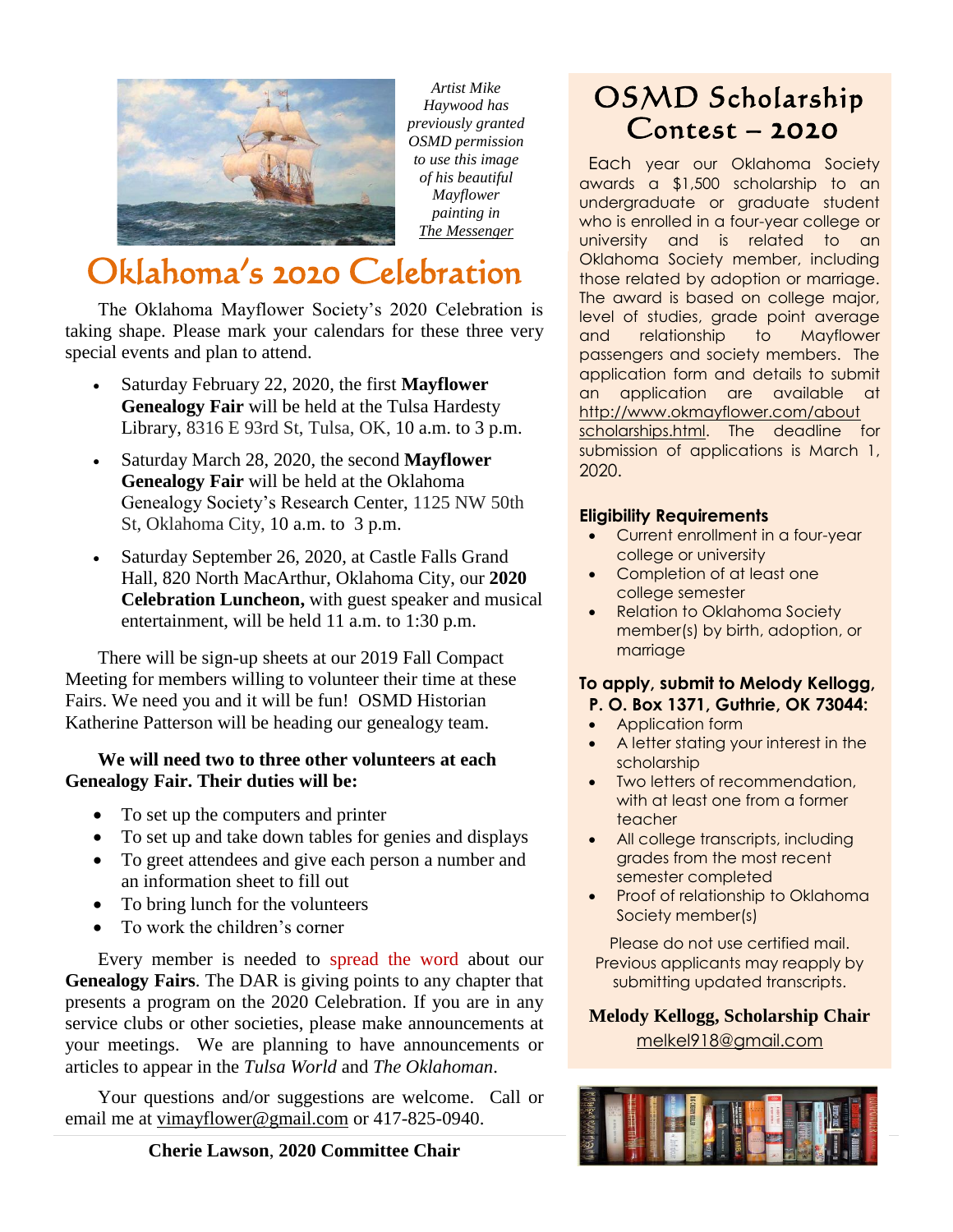

# Spring Meeting

 OSMD Historian Kathy Patterson is shown at our spring meeting after presenting to our newest members their membership passports. Left to right: Patterson; Parker Allen Hallows (Thomas Rogers); Shannon Smith Tan, Ashlee Lynn Henry, and Shari Smith Manning (all Brewster descendants); and Governor Pam Hill. Sisters Shannon, Shari and their niece Ashlee reside in Texas.

#### **Welcome all!**

### Scholarship Awarded





 Two excellent applications were received for the 2019 OSMD Scholarship. The recipient, **Rachel Stewart,** Shawnee (above), studies Communications at online Regent University, in Virginia Beach, VA. By supplementing her studies with classes at Oklahoma Baptist University, Rachel expects to graduate in less than three years total. Her grade point averages are 3.96 (Regent) and 4.0 (OBU). Congratulations, Rachel!

 A seven-year member of OSMD, her genealogy work inspired her to pursue a minor in History. She will write her final paper on one of her Mayflower ancestors, Elizabeth Tilley Howland. Rachel has led three teams to various countries for the Global Outreach Office of OBU where she now works as a Logistics Coordinator.

# Spring Program

 Deputy Governor Cheri Lawson's enlightening program at our spring meeting in Broken Arrow, "Identifying Old Family Photographs" has added more "tools" to use in our genealogy toolboxes. Her tips as we try to solve pesky "who-in-the-worldis-that" puzzles will be most useful. The fact that Cheri's parents were both professional photographers *may* possibly have piqued her interest in becoming a "photo detective." Thanks, Cherie.



*Dep Gov. Lawson and Gov. Hill*



Webmaster Leslie Kay Reid, left, is shown at the luncheon with her parents, Sherry Lynn Crow, who serves on the Board of Assistants, and Willie Fred Crow. We are proud of the excellent work Leslie has done on our website. If you haven't checked it out lately, you should! [www.okmayflower.com.](http://www.okmayflower.com/)